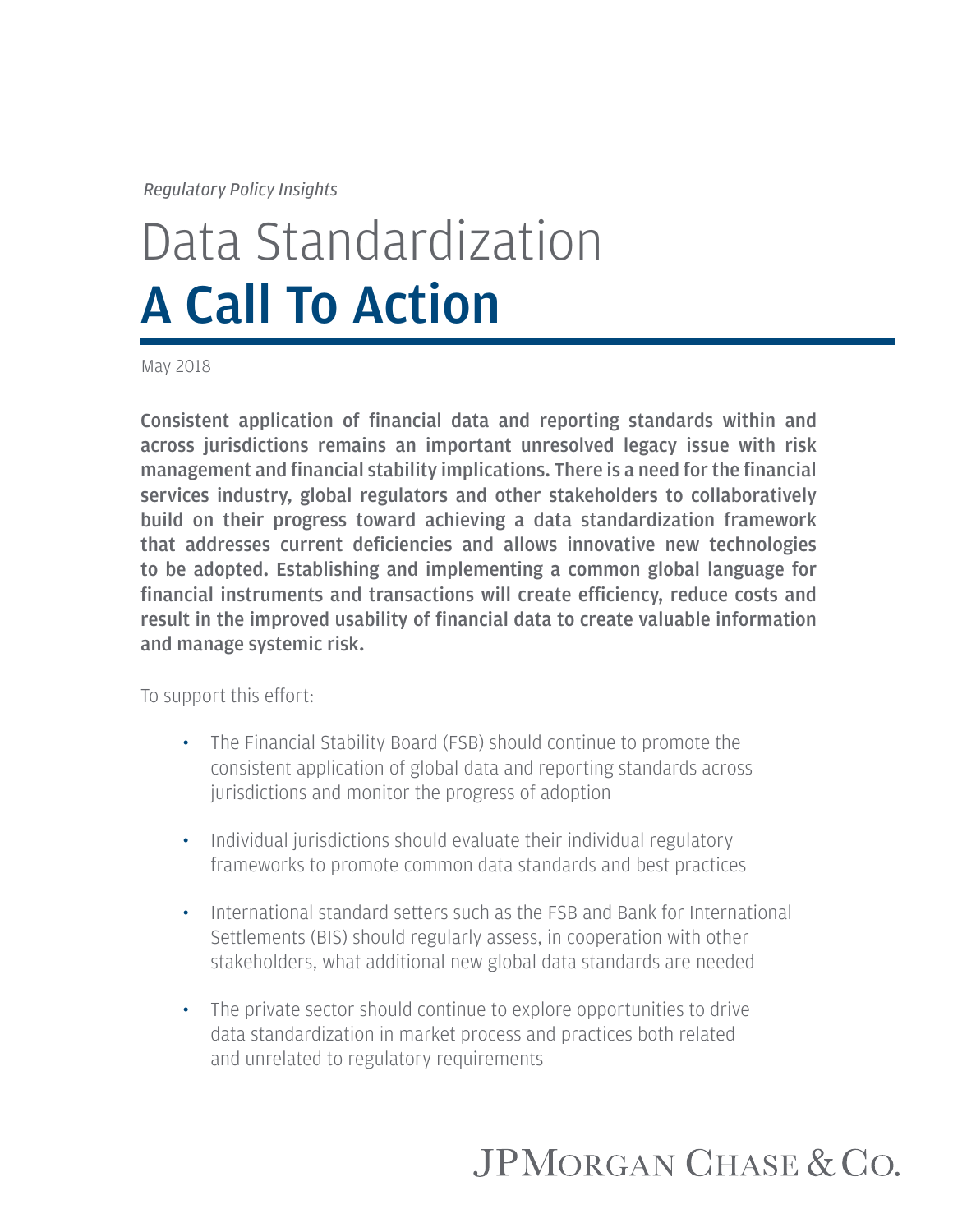### Introduction

The financial crisis of 2008 powerfully exposed operational and regulatory deficiencies across the global financial system. It made it abundantly clear that neither regulators nor financial firms had the tools necessary to quickly and accurately identify and assess the outstanding exposures of and to failing financial institutions as well as specific legal entities within these institutions. Teams of people were needed to identify the parties to transactions with troubled firms, quantify the exposures involved, and unravel a complicated web of financial structures and products. The lack of transparency and time it took to compile usable information hindered the ability of regulators and firms to respond quickly to the crisis. For example, at the time there was approximately \$6.5 trillion of daily turnover in the global foreign exchange (FX) and over-the-counter (OTC) derivatives markets alone, making this no small task.<sup>1</sup>

International and national regulators knew this information gap needed to be closed, and the industry agreed. Regulators and the financial services industry had been exploring improvements to data standardization for decades, but it took the crisis to create the imperative and regulatory will to actually make progress. At the G20's 2009 Pittsburgh Summit<sup>2</sup>, the charter of the FSB was strengthened to address the root causes of the crisis and transform the system of global financial regulation. The need for improved data and information was specifically recognized in the FSB and International Monetary Fund (IMF) report on *The Financial Crisis and Information Gaps* (October 29, 2009) where it was noted, "Indeed, the recent crisis has reaffirmed an old lesson—good data and good analysis are the lifeblood of effective surveillance and policy responses at both the national and international levels."

Since the crisis, and notably more recently, progress has been made towards the creation and required use of global data standards to serve the financial markets, particularly in derivatives markets. These data standard initiatives range from creating single elements of reference data such as the Legal Entity Identifier (LEI) to sets of data element definitions for OTC derivatives such as the Committee on Payments and Market Infrastructures (CPMI), International Organization of Securities Commissions (IOSCO) and Critical Data Elements (CDE), to full blown reporting standards such as the FSB's Common Data Templates.

It has been critical for the industry to be part of the standard setting and regulatory processes to ensure regulatory requirements and market practices are well aligned and useable by all participants. There has been a unique collaboration among industry, regulators, and other standard-setting bodies to develop data and reporting standards and to create global systems to manage and maintain the standards.

However, considerable work remains that will require continued cooperation between regulators and the industry as well as regulatory mandates to achieve success. Global financial market participants – public and private side alike – must strengthen their commitment to these initiatives putting aside concerns about short term costs

1 Daily turnover in foreign exchange markets averaged \$4.3 trillion in April 2007 and daily turnover in OTC interest rate derivatives averaged \$2.2 trillion in April 2007. 2016 Triennial Central Bank Survey – OTC Derivatives and Foreign Exchange; BIS Monetary and Economic Department, September 2016. 2 The 2009 G-20 Pittsburgh Summit was the third meeting of the G-20 Leaders to discuss financial markets and the world economy. The G20 officially became "the premier forum for international economic co-operation".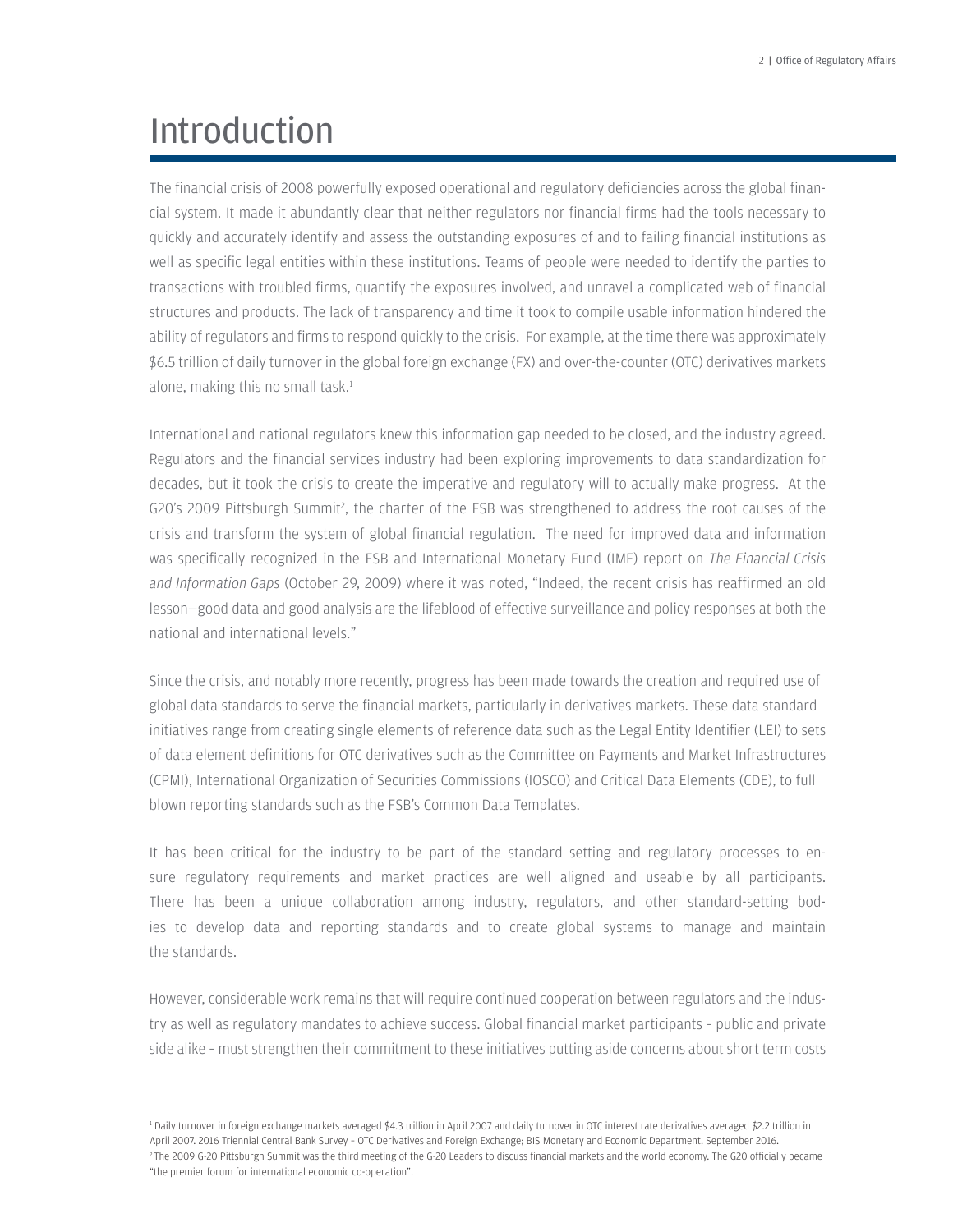### A Case for LEI

Consider a dealer that engages in multiple transactions with a client, ABC Bank. The dealer does not use a consistent naming standard or identifier in its recordkeeping, rather referring to its client three ways: "ABC", "ABC Bank", and "ABC Bank NA". While the dealer has transacted with the same client, this is not evident from the dealer's records due to the lack of a standardized identification approach, resulting in inefficient operations and potential identification errors.

To address these issues, the G20 asked the FSB to develop an LEI to uniquely identify legal entities that engage in financial transactions. It was clear that the benefits of a common language for legal entity identification would be significant:

- Speed and accuracy in aggregating exposures in a crisis situation
- Operational efficiency in terms of streamlined regulatory and internal reporting
- Improved client service through clearer communication
- More efficient compliance with business protocols like AML and KYC

Since 2014, over 1.1 million LEIs have been issued.

The Global LEI Foundation website has a wealth of information on the global LEI system at GLEIF.org

and effort and agree to adopt global standards for the greater good of the long term benefits to the market and to financial stability that would be achieved.

This article will examine the global imperative for data standardization, highlight the progress made to date, and take a forward look at the opportunities that can be uncovered through more robust data standardization.

## Standardization And Harmonization: Is It Necessary?



A lack of data standardization and imprecise regulatory requirements result in inconsistencies in reported regulatory data across jurisdictions and business lines. Other sources of data, such as data provided by vendors, also lack standardization adding to the complexity of data management. All these factors have a significant impact on financial markets and include consequences for both risk management and efficient operational processes. For example, standardized product and contract identification, coupled with a comprehensive set of key data elements and classification in machine-readable form has not yet been adopted in reporting regulations across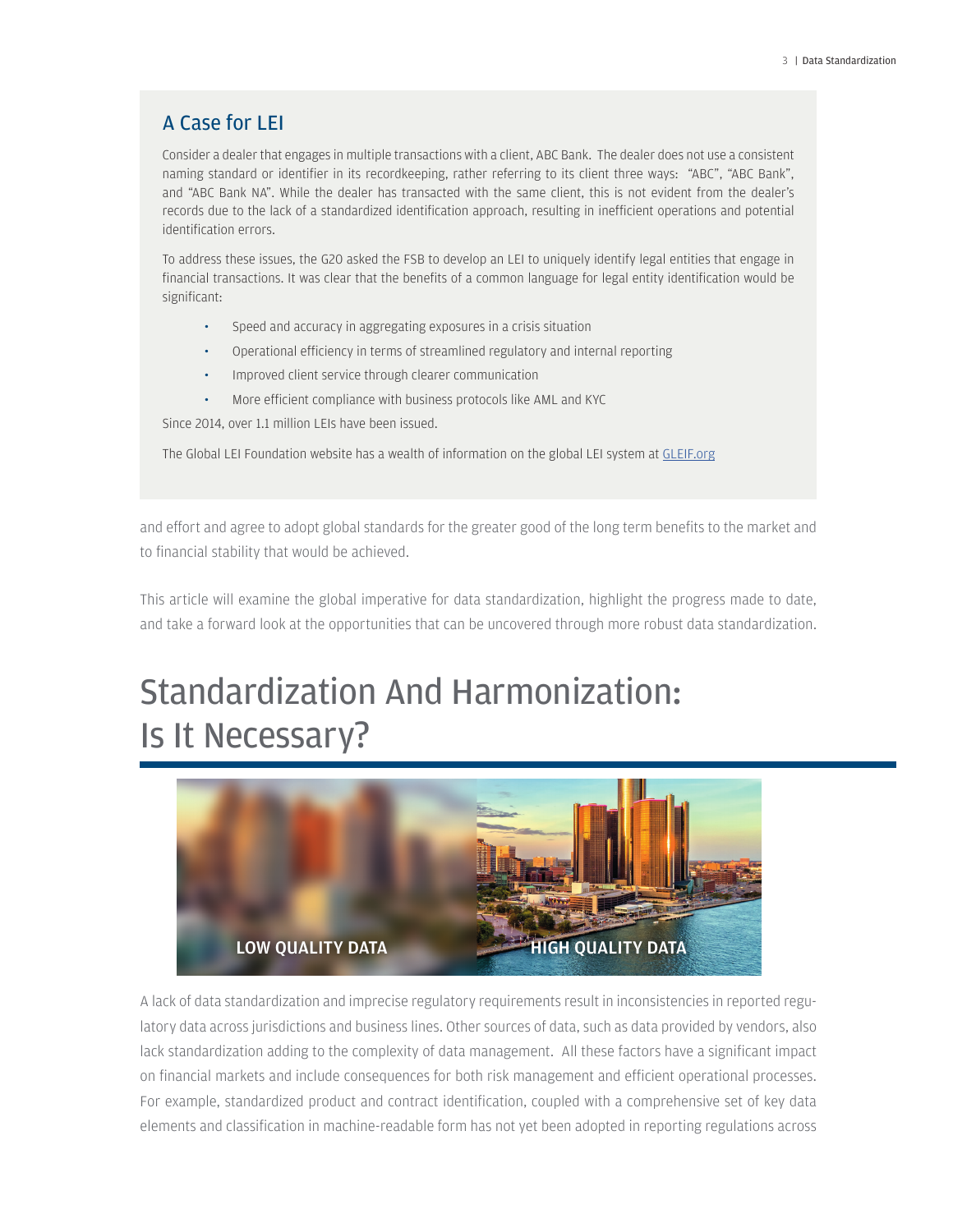the globe adding enormous costs for end-users especially in their portfolio and risk management. Specifically, without standardization of data:

- Identification of parties involved in financial transactions cannot be quickly and accurately accomplished
- Aggregation of exposures by counterparty, product and region is more challenging
- Analysis of financial information is time consuming and inaccurate
- Management of operational risk is more demanding as manual processes are needed to collect, clean, reconcile, and consolidate data to produce useable information3
- Assessment and management of global systemic risk in a timely manner may be unachievable

Further complicating the problem, regulatory reporting requirements have been developed inconsistently across jurisdictions, making it difficult to build a truly global picture of the market and to traverse the various reporting regimes. Well intentioned initiatives like swaps reporting have been less than effective, and have increased rather than decreased operational burdens due to the inconsistent reporting rules adopted by national authorities.

Regulatory reporting requirements are often disconnected from the way firms and institutions define transactions and reference data in their systems, making it necessary to explain why seemingly identical exposures differ between management and regulatory information. Creating consistency between market and regulatory nomenclature is a key area that needs continued collaboration between the industry and regulators.4

The significant growth in new regulatory reporting requirements over the past few years has compounded to these issues, especially for entities that operate across jurisdictions and with multiple business lines. According to the U.S. Department of the Treasury's Office of Financial Research (OFR), the estimated cost to the global industry from the lack of data uniformity and common standards runs into the billions of dollars.5

### Key Benefits Of Data Standardization

While the downside of inconsistent data standards is significant, the good news is that there is tremendous upside when standardization is achieved. Establishing and implementing a common global language for financial instruments and transactions, one that is universal from institution to institution, will result in unambiguous meaning, consistent formats, and improved usability of the data to create valuable information. Consistent use of such standards in regulatory reporting requirements across the globe would significantly improve the ability of the public sector to understand and identify the buildup of risk across multiple jurisdictions and across complex global financial processes. Global data standards also lead to efficiency saving time and reducing costs that firms and regulators would otherwise expend manually collecting, reconciling, and consolidating data, and will lay the groundwork for the future use of evolving technologies and innovative approaches to data management.

<sup>&</sup>lt;sup>3</sup> Office of Financial Research: Collective Action: Toward Solving a Vexing Problem to Build a Global Infrastructure for Financial Information. (February, 2017) pg. 1

<sup>4</sup> International Swaps and Derivatives Association: The Future of Derivatives Processing and Market Infrastructure (September, 2016)

<sup>&</sup>lt;sup>5</sup> Office of Financial Research: Breaking Through Barriers Impeding Financial Data Standards (February, 2017)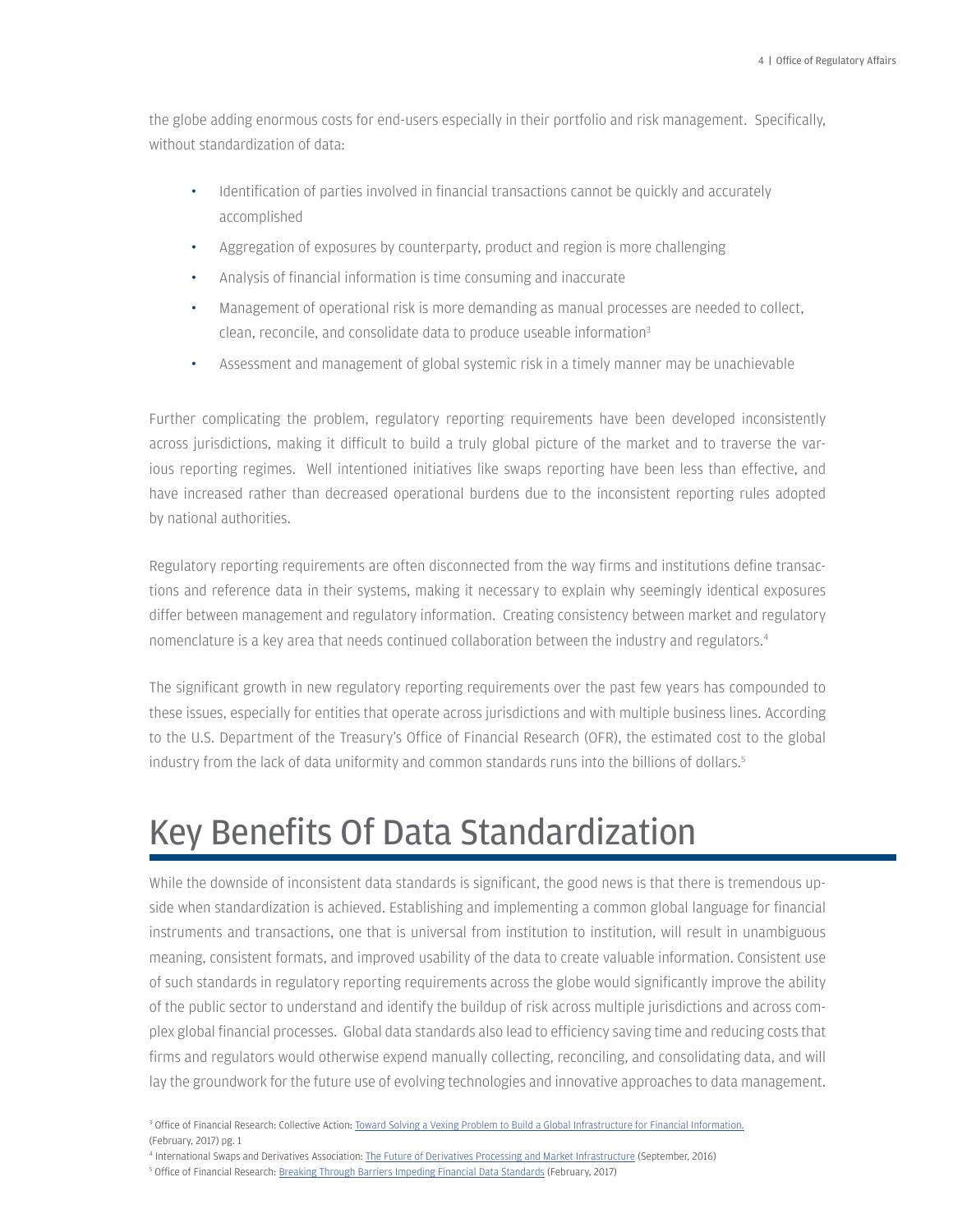#### Improved Risk Management and Financial Stability

The stability of the financial system is dependent on robust systemic risk management and analysis, both of which are dependent on high quality information and data. For example:

- Better quality data supports improved risk management and decision making through the unambiguous identification of counterparties, products, instruments, and transactions
- Good quality data facilitates processes such as payments flows, mergers and acquisitions, orderly resolution and client onboarding for small and large firms alike
- For the public sector, good data is an imperative to support supervisory activities, which benefits both the public sector and the industry<sup>6</sup>
- High quality standardized data will allow the public sector to consider new approaches for collecting information rather than continuing to use old-fashioned and inconsistent reporting formats
- Finally, with standardized data, collected effectively, technology could be better leveraged to improve identification of growing risks, and in the event of a future financial crisis, provide for speed and accuracy in gathering data and mitigating damages

The importance of the financial community having strong systemic risk management capabilities cannot be emphasized enough. We have lived through times without these capabilities, and understand the consequences well. Improvements must continue to prepare us for the future.

#### Improved Efficiency and Cost Savings

In 2013, Ka Kei Chan and Alistair Milne published an academic paper in coordination with the School of Business and Economics Loughborough University focusing on the benefits of the broad adoption of the LEI as a global data standard and concluded that "there are about \$10 billion per annum of measurable direct operational cost savings from the establishment of the global LEI in wholesale financial markets."7

The Data Foundation and PricewaterhouseCoopers published a research paper in March 2016 demonstrating that governments have the ability to reduce cost and improve the quality of data by adopting common data standards.<sup>8</sup> The report cites a program where the Australian government adopted common data standards, known as Standard Business Reporting, and reportedly saved more than a billion Australian dollars in 2015.

In October 2017, McKinsey & Company and the GLEIF published a joint white paper, titled *The Legal Entity Identifier: The Value of the Unique Counterparty ID*. The white paper highlights the LEI's value beyond regulatory compliance and illustrates three use cases where substantial cost can be saved and efficiency is created through the use of the LEI. The report estimates savings of 10% of operational costs for client on-boarding and trading processing - \$150 million annually for the investment banking community, increasing to \$500 million annually when banks engaging in trade financing are added.<sup>9</sup>

<sup>8</sup> PwC & The Data Foundation: <u>Standard Business Reporting: Open Data to Cut Compliance Costs</u> (March, 2017)

<sup>&</sup>lt;sup>6</sup> Bank for International Settlements: Data as a critical factor for central banks

<sup>&</sup>lt;sup>7</sup> Chan, Milne: The Global Legal Entity Identifier System: Will it deliver? (August, 2013)

<sup>9</sup> McKinsey & Company and GLEIF: The Legal Entity Identifier: The Value of the Unique Counterparty ID (November, 2017)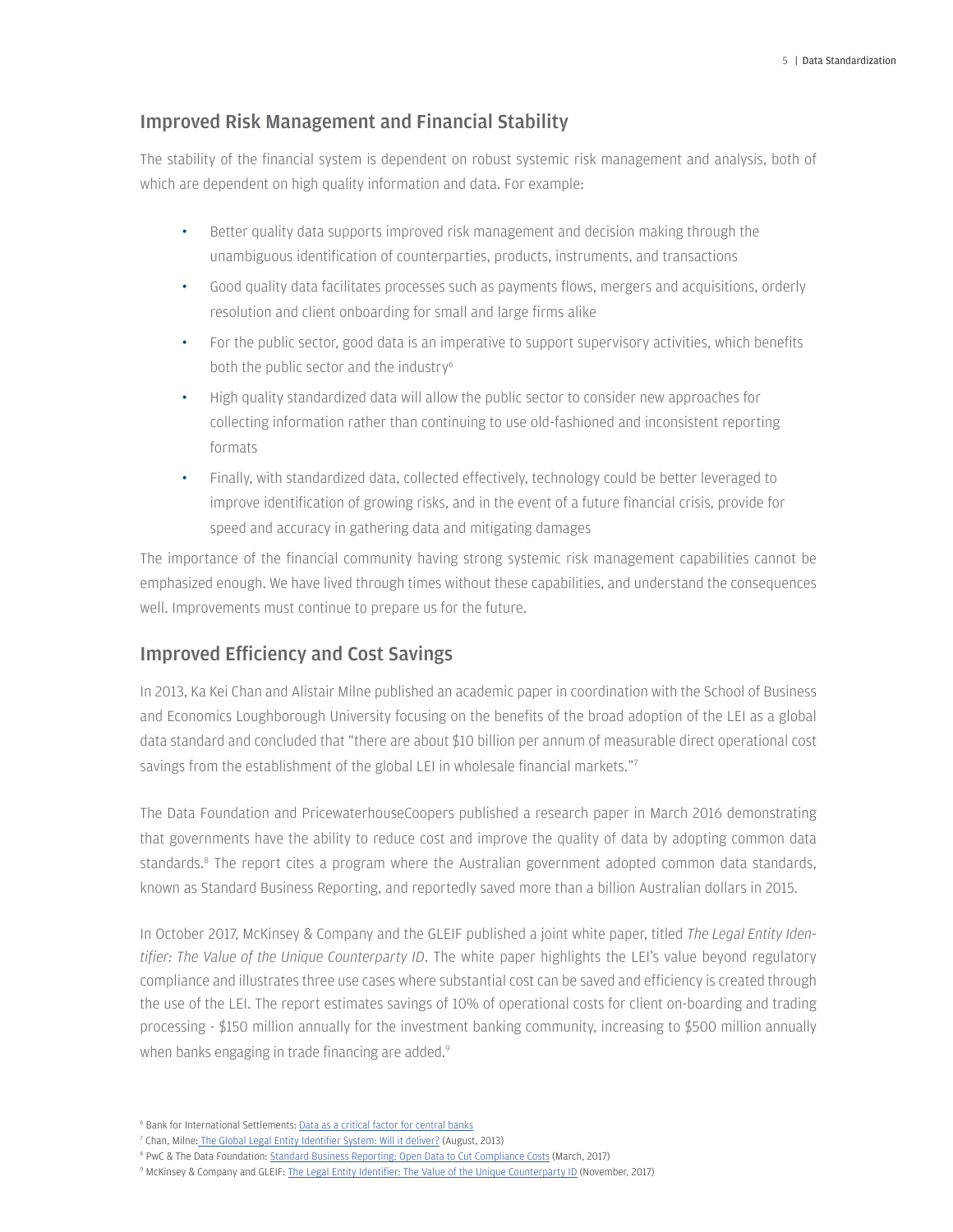It is clear from these examples that the benefits of strategically implementing standardized data elements and reporting can be significant. The example of full standardization in Australia presents an ideal outcome producing significant benefits for the country. In other areas incremental savings are being achieved where the beginnings of standardization have occurred, as with the LEI. But these incremental improvements are just a fraction of the benefits that could be achieved if standardized data were fully integrated into databases, legal documentation, and across the entire data infrastructure of market participants.

#### Supporting New Technologies

Looking forward, having clean, standardized data is an important stepping stone to reaping the benefits of the ongoing digitization of financial assets, electronification of markets and growing use of new, cutting edge technologies, such as artificial intelligence. Many areas of the financial industry will be impacted, in some capacity, by these innovations in the coming years. These areas may include customer service, investment advice, contracts, compliance, and fraud detection. Current applications of innovations such as artificial intelligence are already visible and include natural language processing for commercial loan agreements, automated trade execution and fraud surveillance.

These new technologies, such as machine learning, for example, have the best outcomes when the data used in their processes is good, i.e., standardized, accurate, complete and timely.10 Said simply, good data in, good data and information out. Without standardized underlying data, the applied technology could be less effective and efficient, and the insights it produces less helpful and potentially incorrect.

Data standardization and harmonization is not only a critical step towards making the current financial industry more efficient; it will also provide a foundation for the implementation of new technologies and processes in the future.

### Progress

As depicted in the examples below, while data standardization has been around a long time, progress on standardization has accelerated since the financial crisis.

These recent initiatives began with a call for the creation of an LEI in 2010, driven by a Policy Statement from the OFR in the United States, stating "Precise and accurate identification of legal entities engaged in financial transactions is important to private markets and government regulation".

More recently, the mandate by European regulators that investment firms subject to the MIFID II regulation may not trade with parties that do not have an LEI has driven a near doubling of the population to over 1,100,000 LEIs issued globally to date.

In September 2014, the FSB published a study on the feasibility of a mechanism to produce and share global aggregated data (the Aggregation Feasibility Study)<sup>11</sup>. One of the study's conclusions was that "it is critical for any aggregation option that the work on standardization and harmonisation of important data elements be

<sup>10</sup> SAS: Machine Learning: What it is and why it matters

<sup>11</sup> Financial Stability Board: Feasibility study on approaches to aggregate OTC derivatives data (September, 2014)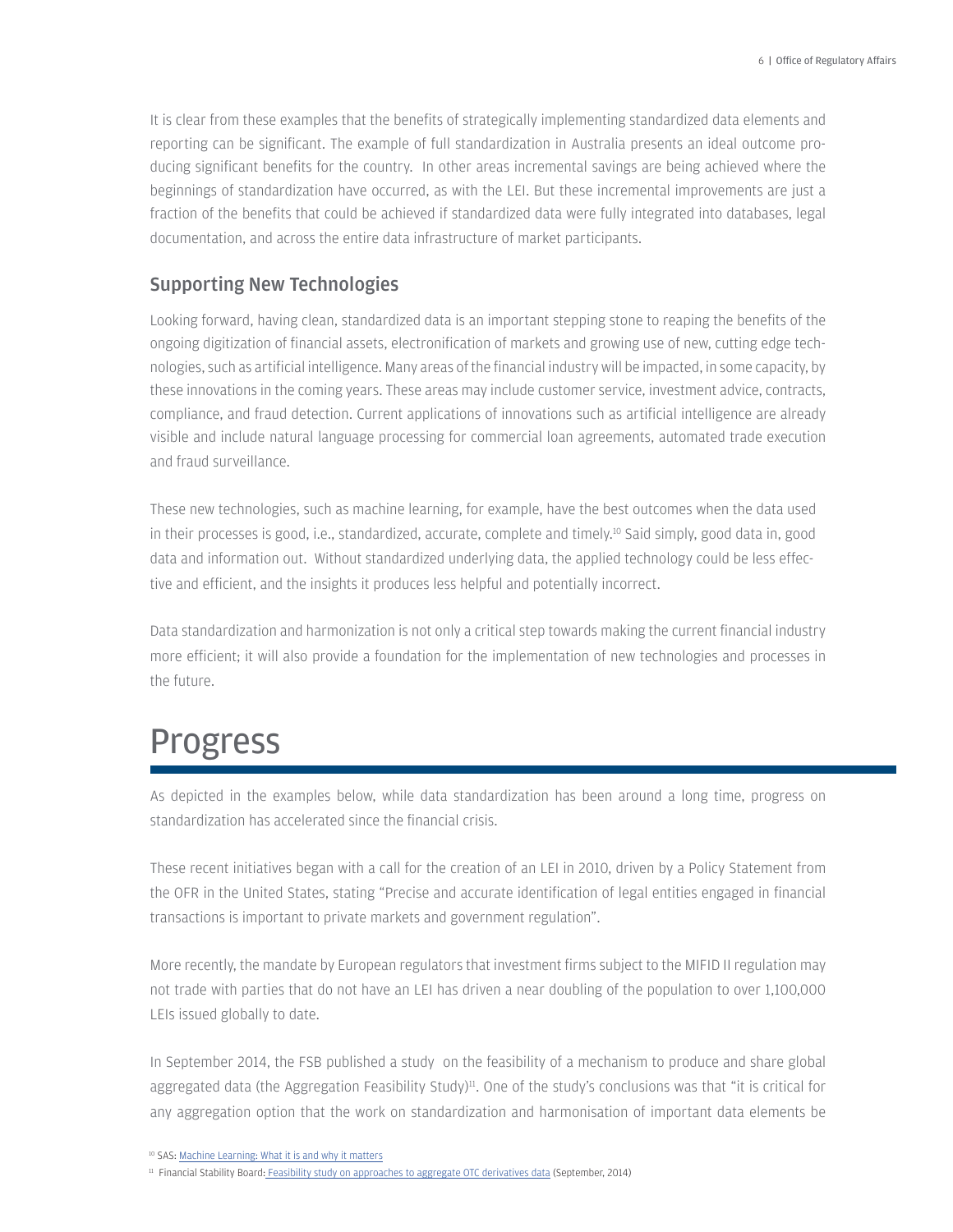completed, including in particular through the global introduction of the Legal Entity Identifier (LEI), and the creation of a Unique Transaction Identifier (UTI) and Unique Product Identifier (UPI)."



As part of this work, the FSB asked CPMI and IOSCO to develop global guidance on the harmonization of data elements that are reported to trade repositories (entities that centrally collect and maintain the records of

OTC derivatives) and are important for the aggregation of data by authorities. The FSB also said it would work with the CPMI and IOSCO to provide official sector impetus and coordination for the further development and implementation of uniform global UTIs and UPIs.<sup>13</sup>

New initiatives continue to emerge as well, both from the public sector and the private sector. For example: In 2017, both the CFTC Division of Market Oversight and the European Commission announced comprehensive reviews of reporting regulations to ensure that high quality data is being received and to streamline reporting.<sup>14</sup> In October 2017, the International Swaps and Derivatives Association, Inc. (ISDA) published a conceptual version of its ISDA Common Domain Model (CDM), which sets out the required elements to achieve a single digital representation of trade events and actions – an important precursor to realize the full potential of new technologies, such as distributed ledger and smart contracts. The ISDA CDM will establish a common set

### Unique Transaction Identifier (UTI)

In 2009, the G20 concluded that OTC derivatives ought to be reported to trade repositories (TRs), with the goal of improving transparency and mitigating systemic risk.

The UTI was developed primarily to allow the unambiguous, unique identification of individual OTC derivatives transactions that regulators and supervisors require to be reported to TRs.

Receiving the data in a standardized format, with a unique transaction identifier, helps authorities to aggregate and analyze OTC transactions more effectively.

See www.bis.org/cpmi/publ/d158.htm

<sup>&</sup>lt;sup>12</sup> See www.BIS.org for more information on the harmonization work.

<sup>13</sup> A UTI is unique to a particular OTC derivative transaction. By contrast, a UPI is unique at the product level, meaning that there is a unique UPI code for each OTC derivative product. A UTI cannot be re-used to represent more than one unique transaction, while a UPI is expected to be reused whenever a particular OTC derivative product is part of an OTC derivatives transaction.

<sup>14</sup> U.S. Commodities Futures Trading Commission: Division of Market Oversight Announces Review of Swaps Reporting Regulations (July, 2017)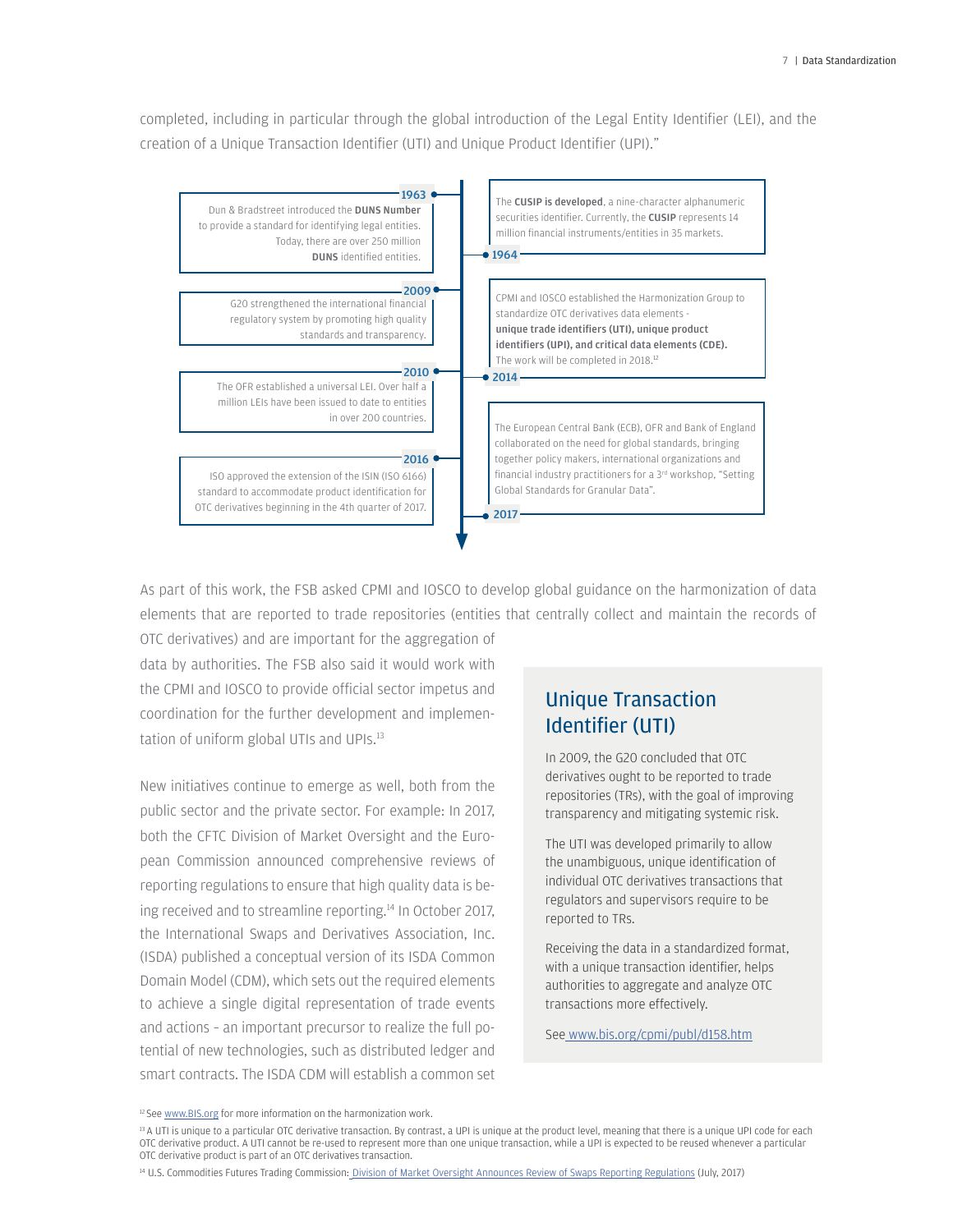of data and processing standards that all participants can access and deploy to facilitate interoperability between firms and technology platforms.15

This work is very encouraging. For these efforts to be truly successful, however, they must leverage the global standards already completed by their predecessors. For example, the CFTC and the EU, in their efforts to re-look at their reporting requirements, should leverage existing standardized data elements like the LEI, UTI, UPI, ISIN and CDE and include these elements in their revised rules. It would be a lost opportunity for improvement if duplicative, conflicting and overlapping data requirements were implemented as part of these revised rules and standards.

### The Need To Work Together

Developing global standards is a unique process requiring creativity and energy. Achieving consensus among stakeholders is a critical success factor and cannot happen without the explicit, unwavering support from the broad range of parties that participate in the financial markets. Senior level support in both the public and private sectors is necessary to maintain progress over the lengthy timeframe it takes to achieve global change.

The need for this support exists today where globally agreed upon standards such as the LEI and the UTI, while complete, are still not universally adopted. There are many jurisdictions around the world that choose to use proprietary standards rather than these globally agreed standards. There are major global processes, such as payments systems, where progress towards adopting standards has been slow and not mandated.

Consider the LEI. The global LEI system has been in place and functioning since June 2014. Despite the significant improvements in systemic risk and exposure management that result from its use, as well as the hundreds of millions in estimated cost savings, approximately 30% of global regulations requiring entity identification still do not mandate the use of an LEI. This is a significant shortcoming of the global community in achieving the huge potential of a global entity identification standard. Regulators, in particular, have a key role in achieving success as regulatory mandates can easily drive global adoption of new data standards.

Following on the heels of the LEI are the important standards that have, and are soon to be, finalized by CPMI and IOSCO. Specifically, these include key over-the-counter derivatives data elements for UTI, UPI, and CDE.16 Years of work between the industry and public sector have gone into creating these standards, which are scheduled to be completed in 2018. It will now be incumbent upon regulators and supervisors in each jurisdiction to integrate these standards into their existing reporting and disclosure requirements. Without broad, global adoption, the true benefits of such standardization will never be achieved.

<sup>15</sup> International Swaps and Derivatives Association: Common Domain Model Version 1.0 Design Definition Document (October, 2017)

16 Bank for International Settlements: CPMI - overview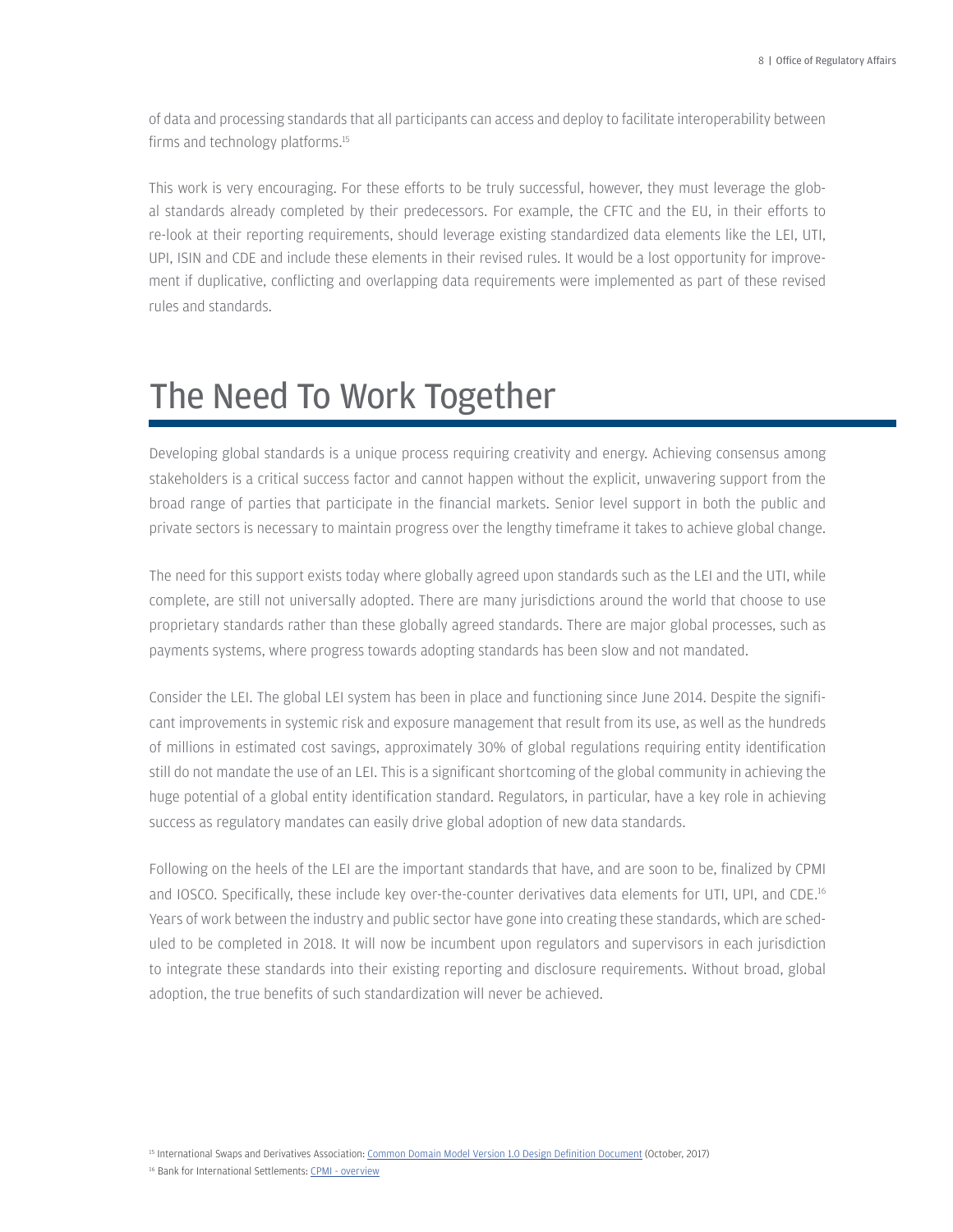### In Summary - A Call To Action

Creation and adoption of global data standards would not only allow the industry and regulatory community to operate more effectively and efficiently in today's environment, but would facilitate the adoption of new and innovative technologies like artificial intelligence and digital data models going forward. Progress has clearly been made. Now, the financial community should strive to create real and lasting global change. To drive these efforts over the finish line, there needs to be a global call to action — a renewed attention to the need for global data standardization. Let's finish the work that was set in motion by the 2008 financial crisis and do our best to set a strong foundation for the future. Specifically:

- The G20, through a body like the FSB, should assess and report on the state of adoption by all jurisdictions around the world of the various global reference data and reporting standards that have been created: for example, LEI, UTI, UPI and the CDE (once finalized). Jurisdictions that have not adopted such standards should be identified and urged to make progress on implementation. The FSB has addressed levels of adoption in certain country peer reviews, however, this could be more effective if done on a comprehensive basis. The FSB, through the Standing Committee on Standards Implementation (SCSI), oversees monitoring of the implementation of agreed financial reforms and the reporting of progress to the G20. Adding monitoring of the progress of adoption of global reference data standards like those indicated above to the FSB oversight and reporting processes could be very effective in driving better global adoption.
- Similarly, national regulators should consider the state of data and reporting standardization within their countries. For example, within the United States, regulatory reporting is fragmented and often duplicated and there is a lack of coordination across agencies. Each agency is focused on collecting data in its own way, with its own definitions, leading to higher cost and poorer data quality. These issues could be addressed through the use of common data standards in all financial data reporting, and enforcing best practices in data collection. In the U.S., the Financial Stability Oversight Council could take steps within its mandate to facilitate coordination among its member agencies towards the standardization of regulatory reporting requirements across the agencies.<sup>17</sup>
- Bodies like the FSB and BIS should regularly assess, in cooperation with other stakeholders, what additional new global data standards are needed. The global financial community would greatly benefit from such ongoing and continued improvements in data standards.
- Finally, the private sector should continue to explore opportunities to drive data standardization in market processes and practices both related and unrelated to regulatory requirements.